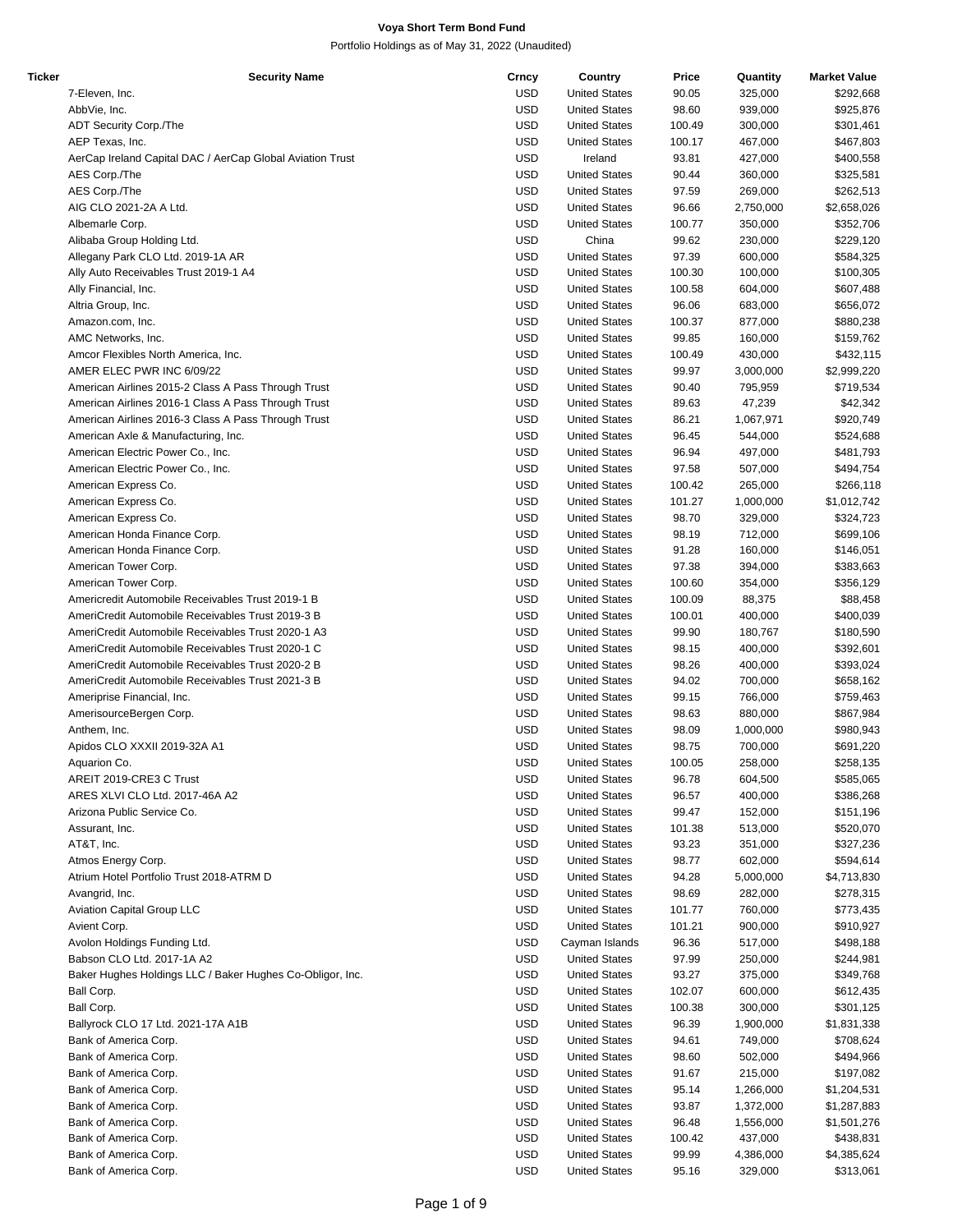| <b>Ticker</b> | <b>Security Name</b>                                                                | Crncy      | Country              | Price  | Quantity  | <b>Market Value</b> |
|---------------|-------------------------------------------------------------------------------------|------------|----------------------|--------|-----------|---------------------|
|               | Bank of New York Institutional Cash Reserves Deposit                                | <b>USD</b> | <b>United States</b> | 1.00   | 1,002     | \$1,002             |
|               | Bank of Nova Scotia/The                                                             | <b>USD</b> | Canada               | 97.17  | 419,000   | \$407,135           |
|               | Bank of Nova Scotia/The                                                             | <b>USD</b> | Canada               | 95.51  | 1,000,000 | \$955,098           |
|               | Bank of Nova Scotia/The                                                             | <b>USD</b> | Canada               | 99.70  | 735,000   | \$732,825           |
|               | Bank of Nova Scotia/The                                                             | <b>USD</b> | Canada               | 95.08  | 534,000   | \$507,705           |
|               |                                                                                     | <b>USD</b> | <b>United States</b> | 98.45  | 500,000   | \$492,233           |
|               | Barings Clo Ltd. 2019-4A A1                                                         |            |                      |        |           |                     |
|               | <b>BAT International Finance PLC</b>                                                | <b>USD</b> | United Kingdom       | 90.40  | 598,000   | \$540,569           |
|               | Baxter International, Inc.                                                          | <b>USD</b> | <b>United States</b> | 94.90  | 466,000   | \$442,237           |
|               | BBCMS Trust 2021-AGW E                                                              | <b>USD</b> | <b>United States</b> | 95.41  | 4,000,000 | \$3,816,266         |
|               | <b>BDS 2018-FL8 E</b>                                                               | <b>USD</b> | <b>United States</b> | 89.32  | 1,000,000 | \$893,227           |
|               | BDS 2021-FL10 E Ltd.                                                                | <b>USD</b> | <b>United States</b> | 95.90  | 2,900,000 | \$2,781,126         |
|               | Bell Telephone Co. of Canada or Bell Canada/The                                     | <b>USD</b> | Canada               | 96.10  | 501,000   | \$481,466           |
|               | Benefit Street Partners CLO XX Ltd. 2020-20A AR                                     | <b>USD</b> | <b>United States</b> | 97.08  | 2,000,000 | \$1,941,506         |
|               | Berkshire Hathaway, Inc.                                                            | <b>USD</b> | <b>United States</b> | 100.12 | 300,000   | \$300,355           |
|               | BHMS 2018-ATLS C                                                                    | <b>USD</b> | <b>United States</b> | 95.61  | 2,917,000 | \$2,788,934         |
|               | Black Hills Corp.                                                                   | <b>USD</b> | <b>United States</b> | 94.43  | 363,000   | \$342,786           |
|               | TFDXX BlackRock Liquidity Funds, FedFund, Institutional Class                       | <b>USD</b> | <b>United States</b> | 1.00   | 61,000    | \$61,000            |
|               | BlueMountain CLO XXXII Ltd. 2021-32A A                                              | <b>USD</b> | <b>United States</b> | 96.93  | 2,500,000 | \$2,423,245         |
|               | <b>BMW US Capital LLC</b>                                                           | <b>USD</b> | <b>United States</b> | 96.05  | 252,000   | \$242,034           |
|               | <b>BMW US Capital LLC</b>                                                           | <b>USD</b> | <b>United States</b> | 99.54  | 615,000   | \$612,152           |
|               | <b>BMW US Capital LLC</b>                                                           | <b>USD</b> | <b>United States</b> | 101.24 | 595,000   | \$602,364           |
|               | BMW Vehicle Owner Trust 2020-A A3                                                   | <b>USD</b> | <b>United States</b> | 99.03  | 211,149   | \$209,106           |
|               | Boeing Co/The                                                                       | <b>USD</b> | <b>United States</b> | 101.27 | 830,000   | \$840,570           |
|               | Boston Scientific Corp.                                                             | <b>USD</b> | <b>United States</b> | 95.26  | 363,000   | \$345,809           |
|               |                                                                                     |            |                      |        |           |                     |
|               | <b>BP Capital Markets PLC</b>                                                       | <b>USD</b> | United Kingdom       | 101.14 | 470,000   | \$475,345           |
|               | <b>BPCE SA</b>                                                                      | <b>USD</b> | France               | 102.38 | 595,000   | \$609,165           |
|               | <b>British Telecommunications PLC</b>                                               | <b>USD</b> | United Kingdom       | 101.74 | 759,000   | \$772,192           |
|               | Brookfield Finance, Inc.                                                            | <b>USD</b> | Canada               | 101.28 | 1,010,000 | \$1,022,940         |
|               | BRSP 2021-FL1 B Ltd.                                                                | <b>USD</b> | <b>United States</b> | 96.13  | 4,000,000 | \$3,845,362         |
|               | Brundage-Bone Concrete Pumping Holdings, Inc.                                       | <b>USD</b> | <b>United States</b> | 85.80  | 900,000   | \$772,200           |
|               | Bunge Ltd. Finance Corp.                                                            | <b>USD</b> | <b>United States</b> | 93.36  | 494,000   | \$461,216           |
|               | BX Trust 2021-VIEW E                                                                | <b>USD</b> | <b>United States</b> | 94.08  | 2,500,000 | \$2,351,937         |
|               | <b>Camden Property Trust</b>                                                        | <b>USD</b> | <b>United States</b> | 100.73 | 280,000   | \$282,044           |
|               | Canadian Imperial Bank of Commerce                                                  | <b>USD</b> | Canada               | 98.00  | 604,000   | \$591,944           |
|               | Canadian Imperial Bank of Commerce                                                  | <b>USD</b> | Canada               | 99.99  | 342,000   | \$341,980           |
|               | Canadian Imperial Bank of Commerce                                                  | <b>USD</b> | Canada               | 96.33  | 507,000   | \$488,382           |
|               | Canadian Imperial Bank of Commerce                                                  | <b>USD</b> | Canada               | 99.57  | 437,000   | \$435,107           |
|               | Canadian Natural Resources Ltd.                                                     | <b>USD</b> | Canada               | 94.95  | 571,000   | \$542,193           |
|               | Capital One Financial Corp.                                                         | <b>USD</b> | <b>United States</b> | 100.75 | 539,000   | \$543,044           |
|               |                                                                                     | <b>USD</b> | <b>United States</b> | 89.70  | 430,000   | \$385,700           |
|               | Capital One Financial Corp.<br>Capital One Financial Corp.                          | <b>USD</b> |                      |        |           |                     |
|               |                                                                                     |            | <b>United States</b> | 100.56 | 1,500,000 | \$1,508,456         |
|               | CARDS II Trust 2021-1A A                                                            | <b>USD</b> | Canada               | 94.89  | 800,000   | \$759,084           |
|               | Cargill, Inc.                                                                       | <b>USD</b> | <b>United States</b> | 100.05 | 194,000   | \$194,104           |
|               | Cargill, Inc.                                                                       | <b>USD</b> | <b>United States</b> | 100.27 | 237,000   | \$237,632           |
|               | Carlyle US Clo 2017-2A CR Ltd.                                                      | <b>USD</b> | <b>United States</b> | 96.66  | 450,000   | \$434,959           |
|               | Carlyle US CLO 2020-2A A1R Ltd.                                                     | <b>USD</b> | <b>United States</b> | 96.80  | 500,000   | \$484,015           |
|               | CARLYLE US CLO 2021-4A A2 Ltd.                                                      | <b>USD</b> | <b>United States</b> | 97.95  | 800,000   | \$783,612           |
|               | Carmax Auto Owner Trust 2019-2 A4                                                   | <b>USD</b> | <b>United States</b> | 100.08 | 100,000   | \$100,085           |
|               | CarMax Auto Owner Trust 2021-2 B                                                    | <b>USD</b> | <b>United States</b> | 92.68  | 150,000   | \$139,014           |
|               | CarMax Auto Owner Trust 2022-1 B                                                    | <b>USD</b> | <b>United States</b> | 94.13  | 300,000   | \$282,391           |
|               | Carvana Auto Receivables Trust 2022-P1 A3                                           | <b>USD</b> | <b>United States</b> | 98.88  | 700,000   | \$692,181           |
|               | CDW LLC / CDW Finance Corp.                                                         | <b>USD</b> | <b>United States</b> | 101.92 | 900,000   | \$917,262           |
|               | Cedar Fair L.P. / Canada's Wonderland Co. / Magnum Management Corp. / Millennium Op | <b>USD</b> | <b>United States</b> | 101.64 | 900,000   | \$914,801           |
|               | Cedar Funding IV CLO Ltd.2014-4A ARR                                                | <b>USD</b> | <b>United States</b> | 96.48  | 500,000   | \$482,418           |
|               | Century Plaza Towers 2019-CPT B                                                     | <b>USD</b> | <b>United States</b> | 87.36  | 733,000   | \$640,356           |
|               | Century Plaza Towers 2019-CPT C                                                     | <b>USD</b> | <b>United States</b> | 85.19  | 500,000   | \$425,955           |
|               |                                                                                     |            |                      |        |           |                     |
|               | Century Plaza Towers 2019-CPT D                                                     | <b>USD</b> | <b>United States</b> | 82.57  | 225,000   | \$185,773           |
|               | CGDB Commercial Mortgage Trust 2019-MOB F                                           | <b>USD</b> | <b>United States</b> | 95.22  | 360,000   | \$342,780           |
|               | CGI, Inc.                                                                           | <b>USD</b> | Canada               | 89.77  | 332,000   | \$298,033           |
|               | CIFC Funding 2015-IA ARR Ltd.                                                       | <b>USD</b> | <b>United States</b> | 98.51  | 250,000   | \$246,281           |
|               | CIFC Funding 2019-6A A1 Ltd.                                                        | <b>USD</b> | <b>United States</b> | 98.94  | 600,000   | \$593,624           |
|               | CIFC Funding 2019-6A A2 Ltd.                                                        | <b>USD</b> | <b>United States</b> | 98.29  | 250,000   | \$245,735           |
|               | CIFC Funding 2020-2A AR Ltd.                                                        | <b>USD</b> | <b>United States</b> | 97.39  | 500,000   | \$486,938           |
|               | CIFC Funding 2020-IA A1R Ltd.                                                       | <b>USD</b> | <b>United States</b> | 97.47  | 2,750,000 | \$2,680,422         |
|               | Cigna Corp.                                                                         | <b>USD</b> | <b>United States</b> | 91.60  | 800,000   | \$732,806           |
|               | Cintas Corp. No 2                                                                   | <b>USD</b> | <b>United States</b> | 101.12 | 441,000   | \$445,958           |
|               | Citigroup, Inc.                                                                     | <b>USD</b> | <b>United States</b> | 95.06  | 456,000   | \$433,462           |
|               |                                                                                     |            |                      |        |           |                     |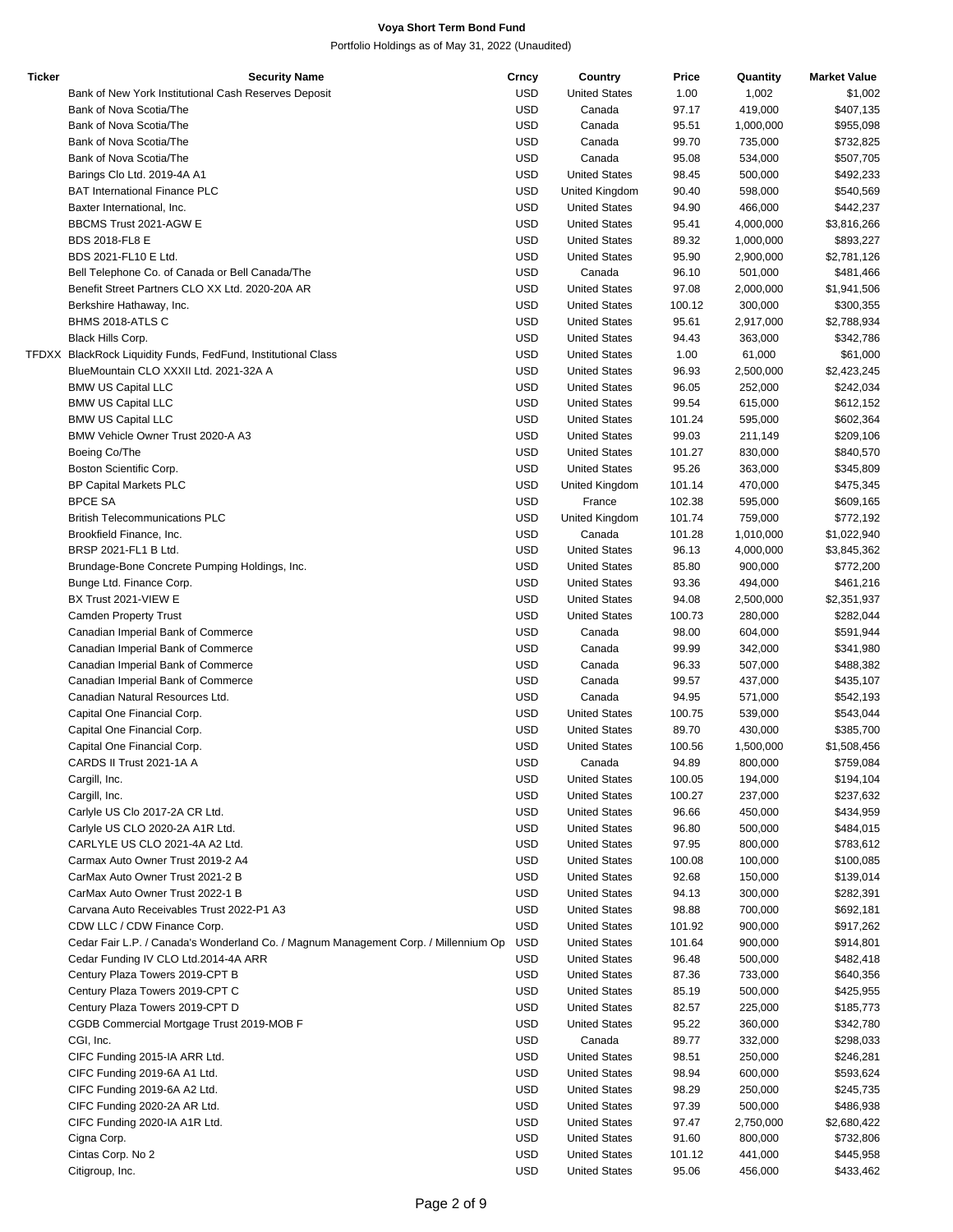| Ticker | <b>Security Name</b>                                   | Crncy      | Country              | Price  | Quantity  | <b>Market Value</b> |
|--------|--------------------------------------------------------|------------|----------------------|--------|-----------|---------------------|
|        | Citigroup, Inc.                                        | <b>USD</b> | <b>United States</b> | 97.70  | 71,000    | \$69,364            |
|        | Citigroup, Inc.                                        | <b>USD</b> | <b>United States</b> | 98.72  | 366,000   | \$361,317           |
|        | Citizens Bank NA/Providence RI                         | <b>USD</b> | <b>United States</b> | 100.67 | 503,000   | \$506,379           |
|        | CLNY Trust 2019-IKPR C                                 | <b>USD</b> | <b>United States</b> | 95.28  | 2,508,000 | \$2,389,517         |
|        | CNH Equipment Trust 2021-B A3                          | <b>USD</b> | <b>United States</b> | 95.94  | 2,650,000 | \$2,542,484         |
|        | CNH Equipment Trust 2021-C A3                          | <b>USD</b> | <b>United States</b> | 95.38  | 650,000   | \$619,976           |
|        |                                                        | <b>USD</b> | <b>United States</b> | 95.73  | 615,000   | \$588,709           |
|        | <b>CNO Global Funding</b>                              |            |                      |        |           |                     |
|        | COMM 2013-CCRE11 C Mortgage Trust                      | <b>USD</b> | <b>United States</b> | 99.91  | 2,000,000 | \$1,998,226         |
|        | COMM 2013-CR10 E Mortgage Trust                        | <b>USD</b> | <b>United States</b> | 94.71  | 120,000   | \$113,654           |
|        | COMM 2013-SFS A2 Mortgage Trust                        | <b>USD</b> | <b>United States</b> | 99.09  | 380,000   | \$376,553           |
|        | Connecticut Light and Power Co/The                     | <b>USD</b> | <b>United States</b> | 91.08  | 282,000   | \$256,843           |
|        | Continental Airlines 2012-2 Class A Pass Through Trust | <b>USD</b> | <b>United States</b> | 98.00  | 414,341   | \$406,053           |
|        | Cooperatieve Rabobank UA                               | <b>USD</b> | Netherlands          | 92.71  | 550,000   | \$509,905           |
|        | Corebridge Financial, Inc.                             | <b>USD</b> | <b>United States</b> | 97.50  | 457,000   | \$445,587           |
|        | Credit Agricole SA/London                              | <b>USD</b> | France               | 93.28  | 500,000   | \$466,414           |
|        | Credit Suisse AG/New York NY                           | <b>USD</b> | Switzerland          | 97.55  | 121,000   | \$118,034           |
|        | Credit Suisse AG/New York NY                           | <b>USD</b> | Switzerland          | 99.79  | 1,500,000 | \$1,496,924         |
|        | Credit Suisse AG/New York NY                           | <b>USD</b> | Switzerland          | 99.61  | 250,000   | \$249,013           |
|        | <b>CSC Holdings LLC</b>                                | <b>USD</b> | <b>United States</b> | 100.70 | 200,000   | \$201,394           |
|        | <b>CSL Finance PLC</b>                                 | <b>USD</b> |                      |        |           |                     |
|        |                                                        |            | United Kingdom       | 100.30 | 283,000   | \$283,844           |
|        | CSWF 2021-SOP2 D                                       | <b>USD</b> | <b>United States</b> | 94.60  | 800,000   | \$756,788           |
|        | Daimler Trucks Finance North America LLC               | <b>USD</b> | <b>United States</b> | 99.47  | 870,000   | \$865,387           |
|        | Dana Financing Luxembourg Sarl                         | <b>USD</b> | <b>United States</b> | 99.15  | 400,000   | \$396,588           |
|        | Danske Bank A/S                                        | <b>USD</b> | Denmark              | 96.99  | 311,000   | \$301,645           |
|        | Danske Bank A/S                                        | <b>USD</b> | Denmark              | 99.16  | 338,000   | \$335,163           |
|        | DCP Midstream Operating L.P.                           | <b>USD</b> | <b>United States</b> | 100.17 | 300,000   | \$300,517           |
|        | Deer Creek Clo Ltd. 2017-1A A                          | <b>USD</b> | <b>United States</b> | 98.62  | 250,000   | \$246,539           |
|        | Delta Air Lines 2015-1 Class B Pass Through Trust      | <b>USD</b> | <b>United States</b> | 99.51  | 338,084   | \$336,425           |
|        | Delta Air Lines 2019-1 Class A Pass Through Trust      | <b>USD</b> | <b>United States</b> | 98.01  | 160,000   | \$156,820           |
|        | Delta Air Lines 2020-1 Class A Pass Through Trust      | <b>USD</b> | <b>United States</b> | 91.77  | 127,940   | \$117,406           |
|        | Delta Air Lines, Inc. / SkyMiles IP Ltd.               | <b>USD</b> | <b>United States</b> | 99.82  | 624,000   | \$622,880           |
|        |                                                        |            |                      |        |           |                     |
|        | Deutsche Bank AG/New York NY                           | <b>USD</b> | Germany              | 97.50  | 801,000   | \$780,982           |
|        | Diageo Capital PLC                                     | <b>USD</b> | United Kingdom       | 93.94  | 919,000   | \$863,346           |
|        | <b>Discover Financial Services</b>                     | <b>USD</b> | <b>United States</b> | 100.13 | 853,000   | \$854,077           |
|        | DISH DBS Corp.                                         | <b>USD</b> | <b>United States</b> | 92.14  | 600,000   | \$552,831           |
|        | DNB Bank ASA                                           | <b>USD</b> | Norway               | 99.15  | 561,000   | \$556,246           |
|        | Dominion Energy, Inc.                                  | <b>USD</b> | <b>United States</b> | 99.68  | 955,000   | \$951,916           |
|        | DRB Prime Student Loan Trust 2017-A A2B                | <b>USD</b> | <b>United States</b> | 100.14 | 12,896    | \$12,914            |
|        | Drive Auto Receivables Trust 2021-1 B                  | <b>USD</b> | <b>United States</b> | 99.36  | 650,000   | \$645,813           |
|        | Drive Auto Receivables Trust 2021-2 B                  | <b>USD</b> | <b>United States</b> | 98.17  | 2,750,000 | \$2,699,661         |
|        | Dryden XXVIII Senior Loan Fund 2013-28A A1LR           | <b>USD</b> | <b>United States</b> | 99.01  | 360,000   | \$356,433           |
|        | Duke Energy Progress LLC                               | <b>USD</b> | <b>United States</b> | 100.29 | 242,000   | \$242,696           |
|        | East Ohio Gas Co/The                                   | <b>USD</b> | <b>United States</b> | 93.47  | 930,000   | \$869,236           |
|        | Eaton Vance Clo 2015-1A A2R Ltd.                       | <b>USD</b> |                      |        |           |                     |
|        |                                                        |            | <b>United States</b> | 98.02  | 250,000   | \$245,059           |
|        | Ecolab, Inc.                                           | <b>USD</b> | <b>United States</b> | 97.39  | 495,000   | \$482,090           |
|        | Element Fleet Management Corp.                         | <b>USD</b> | Canada               | 99.64  | 566,000   | \$563,944           |
|        | Elevation CLO 2014-2A A1R Ltd.                         | <b>USD</b> | <b>United States</b> | 98.76  | 335,773   | \$331,595           |
|        | Elmwood CLO IX Ltd. 2021-2A A                          | <b>USD</b> | <b>United States</b> | 97.10  | 250,000   | \$242,750           |
|        | Enbridge, Inc.                                         | <b>USD</b> | Canada               | 96.79  | 668,000   | \$646,571           |
|        | Energy Transfer L.P.                                   | <b>USD</b> | <b>United States</b> | 100.59 | 1,266,000 | \$1,273,501         |
|        | EnLink Midstream Partners L.P.                         | <b>USD</b> | <b>United States</b> | 100.28 | 900,000   | \$902,547           |
|        | Entergy Arkansas LLC                                   | <b>USD</b> | <b>United States</b> | 100.13 | 463,000   | \$463,595           |
|        | ENTERGY CORP D 07/07/2022                              | <b>USD</b> | <b>United States</b> | 99.88  | 4,500,000 | \$4,494,445         |
|        | Entergy Corp.                                          | <b>USD</b> | <b>United States</b> | 91.19  | 835,000   | \$761,396           |
|        | Entergy Louisiana LLC                                  | <b>USD</b> | <b>United States</b> | 101.06 | 160,000   | \$161,702           |
|        |                                                        |            |                      |        |           |                     |
|        | Entergy Louisiana LLC                                  | <b>USD</b> | <b>United States</b> | 100.38 | 145,000   | \$145,553           |
|        | Entergy Louisiana LLC                                  | <b>USD</b> | <b>United States</b> | 94.80  | 640,000   | \$606,727           |
|        | <b>ENTERPRISE 0% 6/6/22</b>                            | <b>USD</b> | <b>United States</b> | 99.98  | 600,000   | \$599,899           |
|        | Equinix, Inc.                                          | <b>USD</b> | <b>United States</b> | 92.48  | 469,000   | \$433,740           |
|        | Equinor ASA                                            | <b>USD</b> | Norway               | 99.44  | 243,000   | \$241,630           |
|        | <b>Eversource Energy</b>                               | <b>USD</b> | <b>United States</b> | 96.20  | 303,000   | \$291,494           |
|        | Exeter Automobile Receivables Trust 2021-3A B          | <b>USD</b> | <b>United States</b> | 97.95  | 1,500,000 | \$1,469,306         |
|        | Exeter Automobile Receivables Trust 2021-4 A3          | <b>USD</b> | <b>United States</b> | 98.98  | 1,600,000 | \$1,583,651         |
|        | Fannie Mae                                             | <b>USD</b> | <b>United States</b> | 102.63 | 19,499    | \$20,013            |
|        | Fannie Mae                                             | <b>USD</b> | <b>United States</b> | 106.34 | 71,456    | \$75,988            |
|        | Fannie Mae Connecticut Avenue Securities 2016-C05 2M2  | <b>USD</b> | <b>United States</b> | 103.09 | 208,636   | \$215,087           |
|        |                                                        |            |                      |        |           |                     |
|        | Fannie Mae Connecticut Avenue Securities 2016-C07 2M2  | <b>USD</b> | <b>United States</b> | 103.15 | 301,861   | \$311,363           |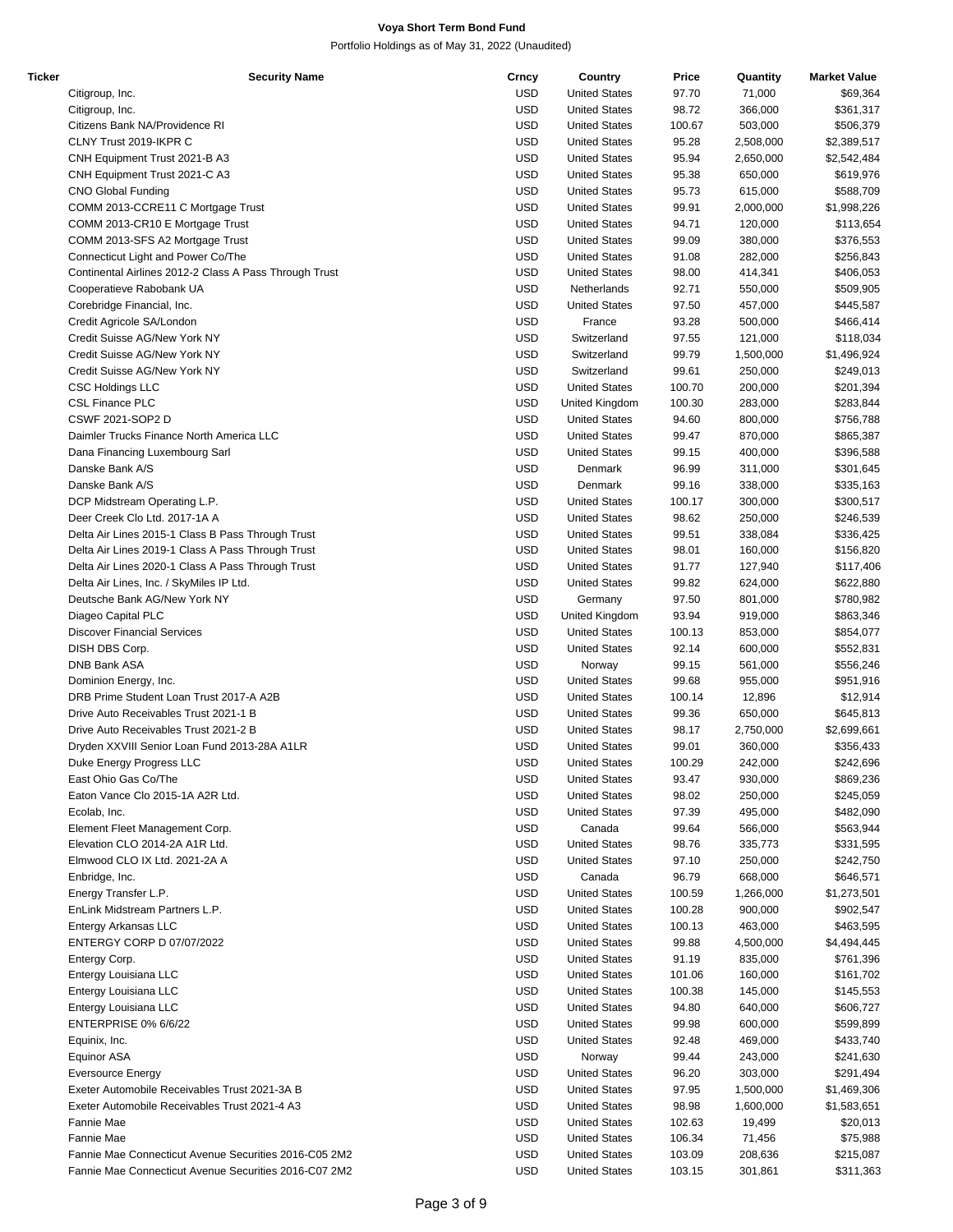| Ticker | <b>Security Name</b>                                              | Crncy      | Country              | Price  | Quantity  | <b>Market Value</b> |
|--------|-------------------------------------------------------------------|------------|----------------------|--------|-----------|---------------------|
|        | Fannie Mae Connecticut Avenue Securities 2017-C03 1M2             | <b>USD</b> | <b>United States</b> | 101.47 | 414,927   | \$421,039           |
|        | Fannie Mae Connecticut Avenue Securities 2017-C07 1M2             | <b>USD</b> | <b>United States</b> | 100.29 | 371,111   | \$372,175           |
|        | Fannie Mae Connecticut Avenue Securities 2018-C03 1M2             | <b>USD</b> | <b>United States</b> | 100.21 | 1,237,737 | \$1,240,386         |
|        | Fannie Mae Connecticut Avenue Securities 2018-C06 2M2             | <b>USD</b> | <b>United States</b> | 98.04  | 199,072   | \$195,165           |
|        | Fannie Mae Connecticut Avenue Securities Trust 2019-R06 2M2       | <b>USD</b> | <b>United States</b> | 99.57  | 289,020   | \$287,787           |
|        | Fannie Mae Interest Strip Series 404 8                            | <b>USD</b> | <b>United States</b> | 97.06  | 84,618    | \$82,131            |
|        | Fannie Mae REMIC Trust 2010-137 XP                                | <b>USD</b> | <b>United States</b> | 101.45 | 6,429     | \$6,522             |
|        | Fannie Mae REMIC Trust 2010-54 LC                                 | <b>USD</b> | <b>United States</b> | 98.05  | 65,766    | \$64,483            |
|        | Fannie Mae REMICS 2006-85 PF                                      | <b>USD</b> | <b>United States</b> | 99.81  | 2,236,479 | \$2,232,243         |
|        | Fannie Mae REMICS 2013-114 NA                                     | <b>USD</b> | <b>United States</b> | 99.91  | 463,929   | \$463,520           |
|        | Federal Realty Investment Trust                                   | <b>USD</b> | <b>United States</b> | 100.83 | 859,000   | \$866,137           |
|        | Federation des Caisses Desjardins du Quebec                       | <b>USD</b> | Canada               | 95.55  | 1,430,000 | \$1,366,335         |
|        | Fidelity National Information Services, Inc.                      | <b>USD</b> | <b>United States</b> | 95.63  | 992,000   | \$948,652           |
|        | Fiserv, Inc.                                                      | <b>USD</b> | <b>United States</b> | 98.66  | 941,000   | \$928,402           |
|        | <b>Five Corners Funding Trust</b>                                 | <b>USD</b> | <b>United States</b> | 101.53 | 432,000   | \$438,616           |
|        | Ford Credit Auto Owner Trust 2022-A B                             | <b>USD</b> | <b>United States</b> | 94.15  | 900,000   | \$847,307           |
|        | Ford Motor Credit Co. LLC                                         | <b>USD</b> | <b>United States</b> | 96.91  | 500,000   | \$484,531           |
|        | Ford Motor Credit Co. LLC                                         | <b>USD</b> | <b>United States</b> | 101.32 | 400,000   | \$405,262           |
|        | Fox Corp.                                                         | <b>USD</b> | <b>United States</b> | 98.63  | 400,000   | \$394,532           |
|        | Fox Corp.                                                         | <b>USD</b> | <b>United States</b> | 101.50 | 626,000   | \$635,417           |
|        | Freddie Mac                                                       | <b>USD</b> | <b>United States</b> | 108.24 | 141,434   | \$153,083           |
|        | Freddie Mac                                                       | <b>USD</b> | <b>United States</b> | 104.65 | 12,212    | \$12,780            |
|        | Freddie Mac                                                       | <b>USD</b> | <b>United States</b> | 104.65 | 18,564    | \$19,427            |
|        | Freddie Mac                                                       | <b>USD</b> | <b>United States</b> | 104.65 | 6,461     | \$6,761             |
|        | Freddie Mac                                                       | <b>USD</b> | <b>United States</b> | 104.65 | 3,242     | \$3,392             |
|        | Freddie Mac                                                       | <b>USD</b> | <b>United States</b> | 104.68 | 100,982   | \$105,706           |
|        | Freddie Mac 3049 XF                                               | <b>USD</b> | <b>United States</b> | 99.78  | 1,111,066 | \$1,108,623         |
|        | Freddie Mac REMIC Trust 2103 TE                                   | <b>USD</b> | <b>United States</b> | 107.09 | 156,529   | \$167,624           |
|        | Freddie Mac REMICS 3255 FA                                        | <b>USD</b> | <b>United States</b> | 99.28  | 515,879   | \$512,156           |
|        | Freddie Mac REMICS 3747 FA                                        | <b>USD</b> | <b>United States</b> | 100.33 | 29,791    | \$29,889            |
|        | Freddie Mac STACR 2019-HQA3 M2                                    | <b>USD</b> | <b>United States</b> | 98.40  | 1,418,453 | \$1,395,691         |
|        | Freddie Mac STACR REMIC Trust 2020-HQA3 M2                        | <b>USD</b> | <b>United States</b> | 100.02 | 20,078    | \$20,081            |
|        | Freddie Mac STACR REMIC Trust 2021-HQA1 M2                        | <b>USD</b> | <b>United States</b> | 93.21  | 1,400,000 | \$1,304,955         |
|        | Freddie Mac Stacr Trust 2018-HQA2 M2                              | <b>USD</b> | <b>United States</b> | 99.25  | 100,000   | \$99,249            |
|        | Freddie Mac Structured Agency Credit Risk Debt Notes 2020-HQA5 M2 | <b>USD</b> | <b>United States</b> | 100.07 | 301,951   | \$302,165           |
|        | Freeport-McMoRan, Inc.                                            | <b>USD</b> | <b>United States</b> | 100.52 | 300,000   | \$301,553           |
|        | Freeport-McMoRan, Inc.                                            | <b>USD</b> | <b>United States</b> | 101.97 | 600,000   | \$611,792           |
|        | FREMF 2019-KG01 C Mortgage Trust                                  | <b>USD</b> | <b>United States</b> | 59.78  | 2,200,000 | \$1,315,094         |
|        | <b>GA Global Funding Trust</b>                                    | <b>USD</b> | <b>United States</b> | 99.37  | 600,000   | \$596,225           |
|        | GAM Re-REMIC Trust 2021-FRR1 1B                                   | <b>USD</b> | <b>United States</b> | 78.66  | 548,000   | \$431,038           |
|        | GAM Re-REMIC Trust 2021-FRR1 2B                                   | <b>USD</b> | <b>United States</b> | 72.77  | 710,000   | \$516,638           |
|        | General Dynamics Corp.                                            | <b>USD</b> | <b>United States</b> | 100.33 | 505,000   | \$506,656           |
|        | General Motors Financial Co., Inc.                                | <b>USD</b> | <b>United States</b> | 98.45  | 861,000   | \$847,659           |
|        | General Motors Financial Co., Inc.                                | <b>USD</b> | <b>United States</b> | 102.96 | 439,000   | \$451,982           |
|        | General Motors Financial Co., Inc.                                | <b>USD</b> | <b>United States</b> | 99.97  | 370,000   | \$369,898           |
|        | General Motors Financial Co., Inc.                                | <b>USD</b> | <b>United States</b> | 90.85  | 478,000   | \$434,250           |
|        | Georgia-Pacific LLC                                               | <b>USD</b> | <b>United States</b> | 94.56  | 963,000   | \$910,646           |
|        | Gilead Sciences, Inc.                                             | <b>USD</b> | <b>United States</b> | 99.76  | 256,000   | \$255,383           |
|        | Ginnie Mae 2015-183 AC                                            | <b>USD</b> | <b>United States</b> | 99.82  | 10,276    | \$10,258            |
|        | Ginnie Mae 2015-21 AF                                             | <b>USD</b> | <b>United States</b> | 98.93  | 4,293     | \$4,247             |
|        | Ginnie Mae 2015-H32 FH                                            | <b>USD</b> | <b>United States</b> | 99.92  | 4,373,857 | \$4,370,164         |
|        | Ginnie Mae 2016-110 AB                                            | <b>USD</b> | <b>United States</b> | 98.72  | 32,789    | \$32,371            |
|        | Ginnie Mae 2017-100 AB                                            | <b>USD</b> | <b>United States</b> | 98.67  | 81,104    | \$80,027            |
|        | Ginnie Mae 2017-51 AB                                             | <b>USD</b> | <b>United States</b> | 98.72  | 47,492    | \$46,884            |
|        | Ginnie Mae 2017-69 AB                                             | <b>USD</b> | <b>United States</b> | 99.15  | 13,149    | \$13,038            |
|        | Ginnie Mae 2017-70 A                                              | <b>USD</b> | <b>United States</b> | 98.83  | 32,460    | \$32,080            |
|        | Ginnie Mae 2017-86 AB                                             | <b>USD</b> | <b>United States</b> | 98.78  | 98,974    | \$97,771            |
|        | Ginnie Mae 2017-89 A                                              | <b>USD</b> | <b>United States</b> | 99.01  | 96,908    | \$95,950            |
|        | Ginnie Mae 2018-41 A                                              | <b>USD</b> | <b>United States</b> | 99.50  | 18,043    | \$17,952            |
|        | Ginnie Mae Series 2010-H03 FA                                     | <b>USD</b> | <b>United States</b> | 99.73  | 476,536   | \$475,252           |
|        | Ginnie Mae Series 2010-H10 FC                                     | <b>USD</b> | <b>United States</b> | 100.45 | 39,430    | \$39,606            |
|        | Ginnie Mae Series 2010-H11 FA                                     | <b>USD</b> | <b>United States</b> | 100.58 | 2,223,142 | \$2,236,002         |
|        | Ginnie Mae Series 2011-H03 FA                                     | <b>USD</b> | <b>United States</b> | 99.61  | 90,750    | \$90,399            |
|        | Ginnie Mae Series 2011-H05 FA                                     | <b>USD</b> | <b>United States</b> | 99.62  | 85,353    | \$85,027            |
|        | Ginnie Mae Series 2011-H05 FB                                     | <b>USD</b> | <b>United States</b> | 99.59  | 119,608   | \$119,116           |
|        | Ginnie Mae Series 2011-H06 FA                                     | <b>USD</b> | <b>United States</b> | 99.51  | 606,846   | \$603,847           |
|        | Ginnie Mae Series 2011-H07 FA                                     | <b>USD</b> | <b>United States</b> | 99.63  | 71,409    | \$71,144            |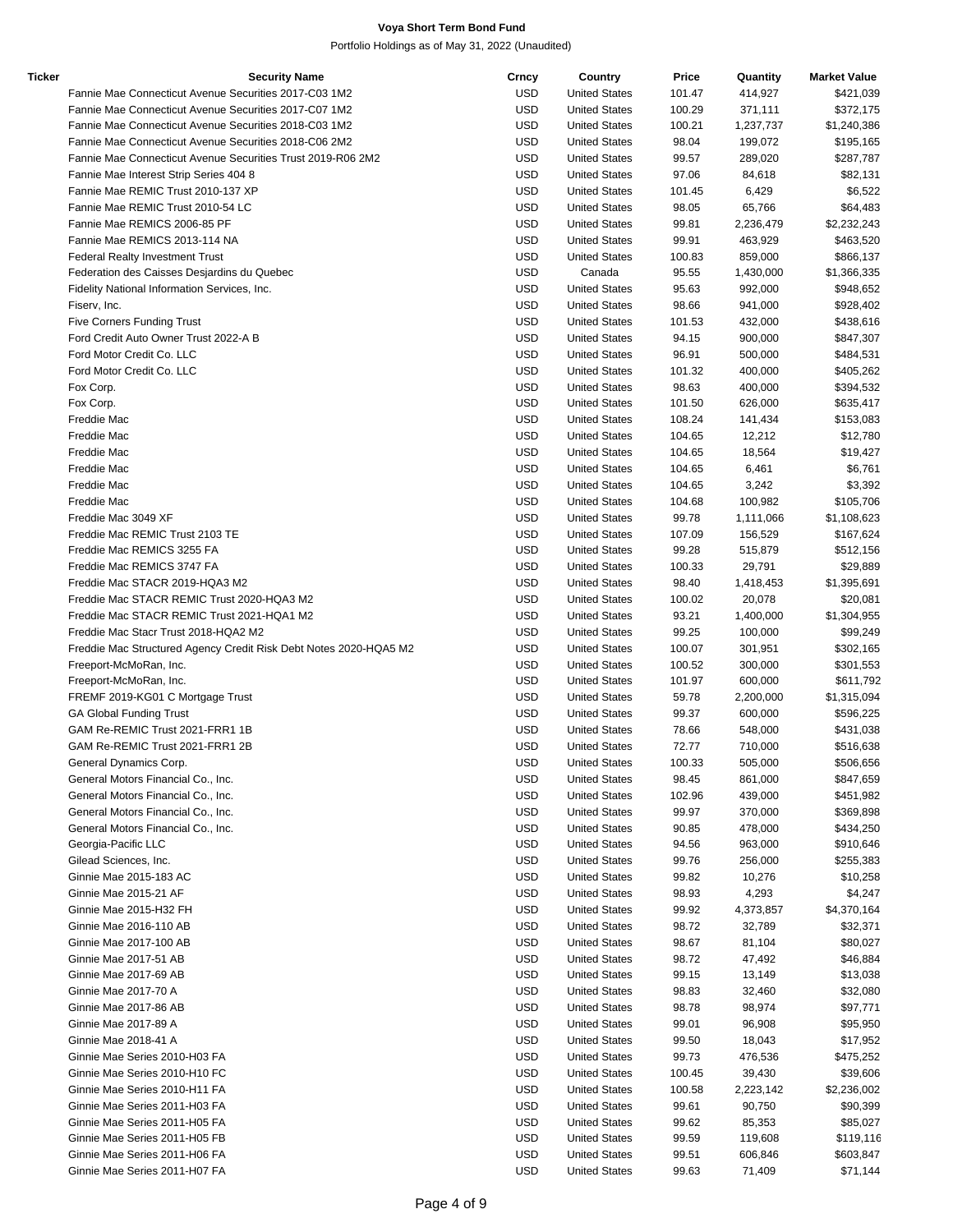| Ticker | <b>Security Name</b>                                              | Crncy      | Country              | Price  | Quantity  | <b>Market Value</b> |
|--------|-------------------------------------------------------------------|------------|----------------------|--------|-----------|---------------------|
|        | Ginnie Mae Series 2011-H08 FD                                     | USD        | <b>United States</b> | 99.60  | 139,071   | \$138,508           |
|        | Ginnie Mae Series 2011-H08 FG                                     | USD        | <b>United States</b> | 99.56  | 493,927   | \$491,754           |
|        | Ginnie Mae Series 2011-H09 AF                                     | <b>USD</b> | <b>United States</b> | 99.63  | 739,693   | \$736,926           |
|        | Ginnie Mae Series 2011-H11 FB                                     | <b>USD</b> | <b>United States</b> | 99.62  | 54,820    | \$54,610            |
|        | Ginnie Mae Series 2012-H18 NA                                     | <b>USD</b> | <b>United States</b> | 99.82  | 191,079   | \$190,744           |
|        | Ginnie Mae Series 2012-H23 SA                                     | <b>USD</b> | <b>United States</b> | 99.76  | 1,373,900 | \$1,370,542         |
|        | Ginnie Mae Series 2012-H23 WA                                     | <b>USD</b> | <b>United States</b> | 99.66  | 1,063,260 | \$1,059,616         |
|        | Ginnie Mae Series 2014-3 EP                                       | <b>USD</b> | <b>United States</b> | 98.37  | 387,573   | \$381,262           |
|        |                                                                   |            |                      |        |           |                     |
|        | Ginnie Mae Series 2014-53 JM                                      | USD        | <b>United States</b> | 109.12 | 254,498   | \$277,711           |
|        | Ginnie Mae Series 2016-H16 FE                                     | USD        | <b>United States</b> | 99.21  | 4,071,847 | \$4,039,811         |
|        | Ginnie Mae Series 2017-H06 FE                                     | <b>USD</b> | <b>United States</b> | 99.65  | 1,449,867 | \$1,444,788         |
|        | Ginnie Mae Series 2017-H07 FG                                     | <b>USD</b> | <b>United States</b> | 99.54  | 834,947   | \$831,106           |
|        | Global Payments, Inc.                                             | <b>USD</b> | <b>United States</b> | 90.42  | 829,000   | \$749,569           |
|        | GM Financial Automobile Leasing Trust 2019-4 A4                   | <b>USD</b> | <b>United States</b> | 99.18  | 300,000   | \$297,547           |
|        | GM Financial Automobile Leasing Trust 2020-2 A3                   | <b>USD</b> | <b>United States</b> | 99.82  | 227,752   | \$227,347           |
|        | Goldman Sachs Group, Inc./The                                     | <b>USD</b> | <b>United States</b> | 96.61  | 257,000   | \$248,300           |
|        | Goldman Sachs Group, Inc./The                                     | USD        | <b>United States</b> | 93.30  | 319,000   | \$297,631           |
|        | Graphic Packaging International LLC                               | USD        | <b>United States</b> | 94.74  | 433,000   | \$410,217           |
|        | Great Wolf Trust 2019-WOLF C                                      | <b>USD</b> | <b>United States</b> | 96.42  | 600,000   | \$578,535           |
|        | GS Mortgage Securities Corp. Trust 2017-GPTX B                    | <b>USD</b> | <b>United States</b> | 99.79  | 330,000   | \$329,311           |
|        | GS Mortgage Securities Corp. Trust 2017-SLP E                     | USD        | <b>United States</b> | 98.31  | 1,039,000 | \$1,021,394         |
|        | GS Mortgage Securities Corp. Trust 2019-70P C                     | <b>USD</b> | <b>United States</b> | 94.45  | 1,070,000 | \$1,010,566         |
|        |                                                                   |            |                      |        |           |                     |
|        | GSCG Trust 2019-600C A                                            | <b>USD</b> | <b>United States</b> | 96.02  | 190,000   | \$182,429           |
|        | Hanover Insurance Group, Inc./The                                 | <b>USD</b> | <b>United States</b> | 101.95 | 292,000   | \$297,683           |
|        | Harley-Davidson Financial Services, Inc.                          | USD        | <b>United States</b> | 92.56  | 543,000   | \$502,584           |
|        | HAT Holdings I LLC / HAT Holdings II LLC                          | USD        | <b>United States</b> | 92.66  | 300,000   | \$277,965           |
|        | HCA, Inc.                                                         | <b>USD</b> | <b>United States</b> | 105.13 | 900,000   | \$946,130           |
|        | Health Care Service Corp. A Mutual Legal Reserve Co.              | <b>USD</b> | <b>United States</b> | 94.23  | 541,000   | \$509,768           |
|        | Hilton Domestic Operating Co., Inc.                               | USD        | <b>United States</b> | 101.77 | 900,000   | \$915,930           |
|        | Home Depot, Inc./The                                              | <b>USD</b> | <b>United States</b> | 99.67  | 274,000   | \$273,095           |
|        | Honda Auto Receivables 2020-2 A3 Owner Trust                      | <b>USD</b> | <b>United States</b> | 99.18  | 322,259   | \$319,616           |
|        | Honda Motor Co. Ltd.                                              | <b>USD</b> | Japan                | 95.31  | 644,000   | \$613,780           |
|        | Houston Galleria Mall Trust 2015-HGLR A1A2                        | USD        | <b>United States</b> | 95.83  | 330,000   | \$316,233           |
|        | HP, Inc.                                                          | <b>USD</b> | <b>United States</b> | 95.57  | 954,000   | \$911,762           |
|        | <b>HSBC Holdings PLC</b>                                          | <b>USD</b> | United Kingdom       | 93.17  | 1,000,000 | \$931,703           |
|        |                                                                   |            |                      |        |           |                     |
|        | <b>HSBC Holdings PLC</b>                                          | <b>USD</b> | United Kingdom       | 96.94  | 567,000   | \$549,628           |
|        | <b>HSBC Holdings PLC</b>                                          | USD        | United Kingdom       | 96.43  | 824,000   | \$794,619           |
|        | <b>HSBC Holdings PLC</b>                                          | <b>USD</b> | United Kingdom       | 96.57  | 620,000   | \$598,723           |
|        | Humana, Inc.                                                      | <b>USD</b> | <b>United States</b> | 97.38  | 366,000   | \$356,395           |
|        | Huntington Ingalls Industries, Inc.                               | <b>USD</b> | <b>United States</b> | 96.71  | 665,000   | \$643,122           |
|        | Hyundai Auto Receivables Trust 2021-C B                           | USD        | <b>United States</b> | 92.43  | 1,050,000 | \$970,560           |
|        | Hyundai Capital America                                           | <b>USD</b> | <b>United States</b> | 90.17  | 505,000   | \$455,352           |
|        | Icahn Enterprises L.P. / Icahn Enterprises Finance Corp.          | <b>USD</b> | <b>United States</b> | 99.86  | 900,000   | \$898,740           |
|        | Illumina, Inc.                                                    | <b>USD</b> | <b>United States</b> | 97.92  | 1,047,000 | \$1,025,191         |
|        | <b>ING Groep NV</b>                                               | <b>USD</b> | Netherlands          | 99.36  | 535,000   | \$531,576           |
|        | Intel Corp.                                                       | <b>USD</b> | <b>United States</b> | 101.64 | 441,000   | \$448,253           |
|        | Intercontinental Exchange, Inc.                                   | USD        | <b>United States</b> | 101.51 | 510,000   | \$517,711           |
|        | Intercontinental Exchange, Inc.                                   | <b>USD</b> | <b>United States</b> | 100.66 | 544,000   | \$547,571           |
|        |                                                                   |            |                      |        |           |                     |
|        | International Business Machines Corp.                             | USD        | <b>United States</b> | 112.80 | 308,000   | \$347,438           |
|        | International Game Technology PLC                                 | <b>USD</b> | United Kingdom       | 96.59  | 900,000   | \$869,283           |
|        | Interstate Power and Light Co.                                    | <b>USD</b> | <b>United States</b> | 100.17 | 478,000   | \$478,821           |
|        | IPALCO Enterprises, Inc.                                          | <b>USD</b> | <b>United States</b> | 100.04 | 317,000   | \$317,118           |
|        | Jackson Financial, Inc.                                           | <b>USD</b> | <b>United States</b> | 96.54  | 642,000   | \$619,813           |
|        | John Deere Capital Corp.                                          | USD        | <b>United States</b> | 97.73  | 202,000   | \$197,420           |
|        | John Deere Capital Corp.                                          | USD        | <b>United States</b> | 95.33  | 151,000   | \$143,944           |
|        | John Deere Owner Trust 2021-B A3                                  | <b>USD</b> | <b>United States</b> | 95.23  | 2,500,000 | \$2,380,800         |
|        | John Deere Owner Trust 2022-A A4                                  | <b>USD</b> | <b>United States</b> | 96.44  | 450,000   | \$434,000           |
|        | JP Morgan Chase Commercial Mortgage Securities Corp. 2012-HSBC A  | USD        | <b>United States</b> | 99.94  | 263,550   | \$263,380           |
|        | JP Morgan Chase Commercial Mortgage Securities Trust 2012-C8 A3   | USD        | <b>United States</b> | 99.93  | 242,208   | \$242,039           |
|        | JP Morgan Chase Commercial Mortgage Securities Trust 2013-C10 C   | <b>USD</b> | <b>United States</b> | 99.16  | 210,000   | \$208,227           |
|        | JP Morgan Chase Commercial Mortgage Securities Trust 2013-C13 E   | USD        | <b>United States</b> | 94.44  | 900,000   | \$849,979           |
|        |                                                                   |            |                      |        |           |                     |
|        | JP Morgan Chase Commercial Mortgage Securities Trust 2016-JP4 A3  | USD        | <b>United States</b> | 96.66  | 5,000,000 | \$4,832,765         |
|        | JP Morgan Chase Commercial Mortgage Securities Trust 2018-WPT CFX | USD        | <b>United States</b> | 99.00  | 360,000   | \$356,410           |
|        | JP Morgan Chase Commercial Mortgage Securities Trust 2020-LOOP E  | USD        | <b>United States</b> | 78.10  | 100,000   | \$78,096            |
|        | JPMBB Commercial Mortgage Securities Trust 2013-C15 D             | <b>USD</b> | <b>United States</b> | 98.55  | 1,100,000 | \$1,084,029         |
|        | JPMBB Commercial Mortgage Securities Trust 2013-C17 E             | <b>USD</b> | <b>United States</b> | 91.18  | 1,000,000 | \$911,784           |
|        | JPMBB Commercial Mortgage Securities Trust 2014-C19 C             | <b>USD</b> | <b>United States</b> | 97.46  | 820,000   | \$799,186           |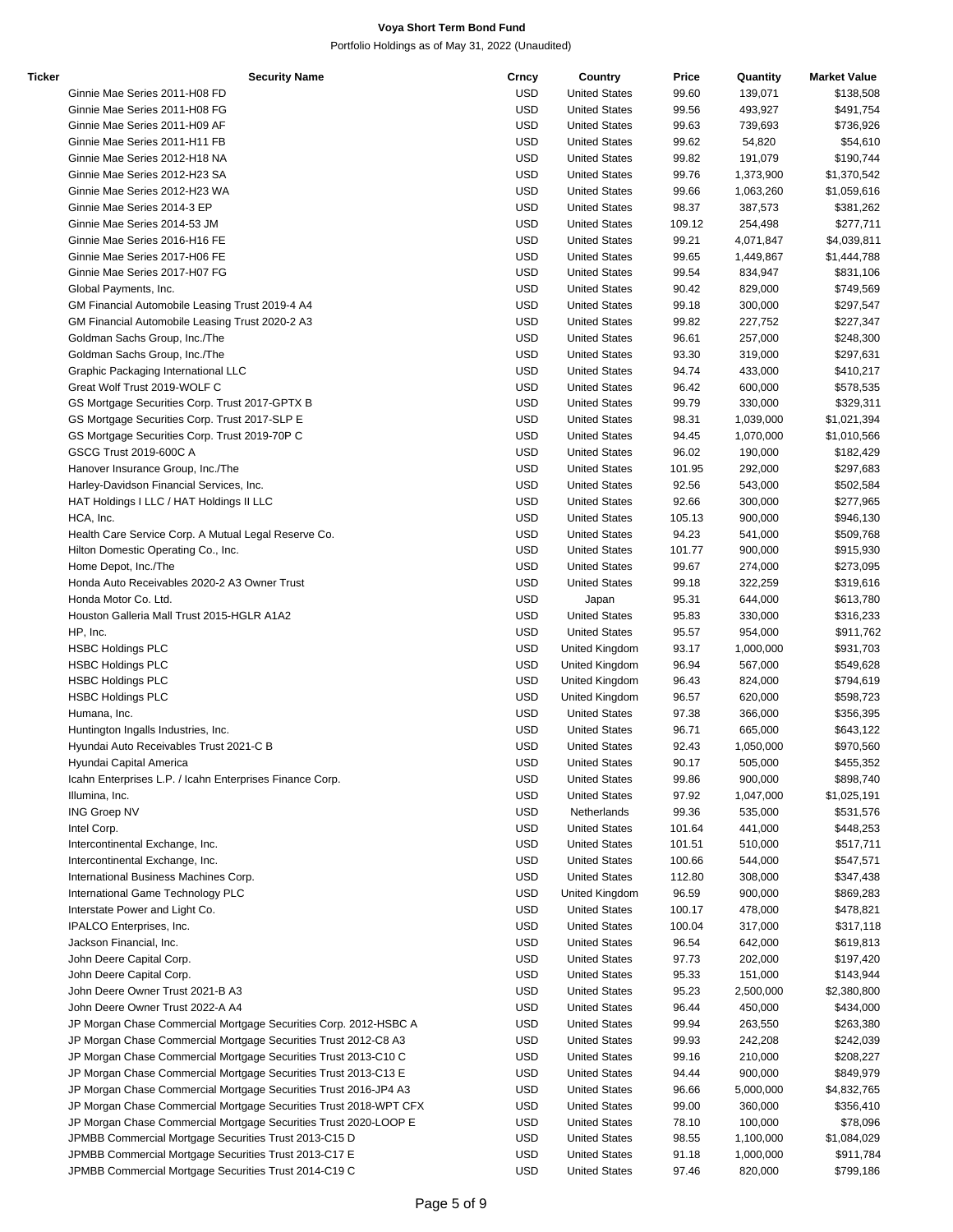| Ticker | <b>Security Name</b>                                                       | Crncy      | Country              | Price  | Quantity  | <b>Market Value</b> |
|--------|----------------------------------------------------------------------------|------------|----------------------|--------|-----------|---------------------|
|        | JPMBB Commercial Mortgage Securities Trust 2014-C19 D                      | <b>USD</b> | <b>United States</b> | 95.33  | 900,000   | \$857,992           |
|        | JPMBB Commercial Mortgage Securities Trust 2014-C24 A4A2                   | <b>USD</b> | <b>United States</b> | 98.73  | 430,000   | \$424,547           |
|        | JPMorgan Chase & Co.                                                       | <b>USD</b> | <b>United States</b> | 95.16  | 119,000   | \$113,242           |
|        | JPMorgan Chase & Co.                                                       | <b>USD</b> | <b>United States</b> | 98.63  | 1,411,000 | \$1,391,651         |
|        | JPMorgan Chase & Co.                                                       | <b>USD</b> | <b>United States</b> | 96.80  | 117,000   | \$113,261           |
|        | JPMorgan Chase & Co.                                                       | <b>USD</b> | <b>United States</b> | 100.61 | 1,000,000 | \$1,006,055         |
|        | JPMorgan Chase & Co.                                                       | <b>USD</b> | <b>United States</b> | 94.69  | 1,120,000 | \$1,060,497         |
|        |                                                                            | <b>USD</b> | <b>United States</b> |        |           |                     |
|        | JPMorgan Chase & Co.                                                       |            |                      | 94.87  | 1,840,000 | \$1,745,587         |
|        | JPMorgan Chase & Co.                                                       | <b>USD</b> | <b>United States</b> | 91.66  | 273,000   | \$250,227           |
|        | JPMorgan Chase & Co.                                                       | <b>USD</b> | <b>United States</b> | 96.80  | 519,000   | \$502,372           |
|        | JPMorgan Chase & Co.                                                       | <b>USD</b> | <b>United States</b> | 100.74 | 395,000   | \$397,905           |
|        | JPMorgan Chase & Co.                                                       | <b>USD</b> | <b>United States</b> | 90.16  | 578,000   | \$521,154           |
|        | JPMorgan Chase Bank NA - CACLN 2021-3 B                                    | <b>USD</b> | <b>United States</b> | 96.54  | 516,484   | \$498,588           |
|        | Kayne CLO 6 Ltd. 2019-6A A1                                                | <b>USD</b> | <b>United States</b> | 98.81  | 750,000   | \$741,106           |
|        | Kayne CLO 7 Ltd. 2020-7A A1                                                | <b>USD</b> | <b>United States</b> | 97.96  | 500,000   | \$489,795           |
|        | <b>KB Home</b>                                                             | <b>USD</b> | <b>United States</b> | 101.65 | 300,000   | \$304,961           |
|        | Kinder Morgan, Inc.                                                        | <b>USD</b> | <b>United States</b> | 91.46  | 430,000   | \$393,262           |
|        | Kubota Credit Owner Trust 2021-2A A3                                       | <b>USD</b> | <b>United States</b> | 94.72  | 2,600,000 | \$2,462,740         |
|        | Kyndryl Holdings, Inc.                                                     | <b>USD</b> | <b>United States</b> | 87.41  | 505,000   | \$441,409           |
|        | Laboratory Corp. of America Holdings                                       | <b>USD</b> | <b>United States</b> | 100.09 | 539,000   | \$539,510           |
|        |                                                                            | <b>USD</b> |                      |        |           |                     |
|        | Laurel Road Prime Student Loan Trust 2018-B A2FX                           |            | <b>United States</b> | 100.33 | 54,879    | \$55,062            |
|        | Lennar Corp.                                                               | <b>USD</b> | <b>United States</b> | 101.38 | 800,000   | \$811,067           |
|        | Lloyds Banking Group PLC                                                   | <b>USD</b> | United Kingdom       | 100.11 | 491,000   | \$491,542           |
|        | Lloyds Banking Group PLC                                                   | <b>USD</b> | United Kingdom       | 97.46  | 664,000   | \$647,105           |
|        | LoanCore 2019-CRE2 A Issuer Ltd.                                           | <b>USD</b> | <b>United States</b> | 99.88  | 35,867    | \$35,823            |
|        | Lowe's Cos, Inc.                                                           | <b>USD</b> | <b>United States</b> | 98.22  | 227,000   | \$222,963           |
|        | <b>LSEGA Financing PLC</b>                                                 | <b>USD</b> | United Kingdom       | 95.22  | 1,047,000 | \$996,931           |
|        | LSTAR Commercial Mortgage Trust 2016-4 F                                   | <b>USD</b> | <b>United States</b> | 75.64  | 1,000,000 | \$756,365           |
|        | Magallanes, Inc.                                                           | <b>USD</b> | <b>United States</b> | 97.18  | 677,000   | \$657,904           |
|        | Magnetite XXVI Ltd. 2020-26A A2R                                           | <b>USD</b> | <b>United States</b> | 97.28  | 2,750,000 | \$2,675,230         |
|        | Marble Point CLO XIV Ltd. 2018-2A A1R                                      | <b>USD</b> | <b>United States</b> | 98.16  | 500,000   | \$490,781           |
|        | Marlette Funding Trust 2021-1A B                                           | <b>USD</b> | <b>United States</b> | 98.26  | 600,000   | \$589,536           |
|        | Marsh & McLennan Cos, Inc.                                                 | <b>USD</b> | <b>United States</b> | 101.22 | 1,024,000 | \$1,036,517         |
|        |                                                                            |            |                      |        |           |                     |
|        | Mattel, Inc.                                                               | <b>USD</b> | <b>United States</b> | 97.24  | 900,000   | \$875,160           |
|        | Mello Warehouse Securitization Trust 2020-2 A                              | <b>USD</b> | <b>United States</b> | 99.47  | 150,000   | \$149,204           |
|        | Mercedes-Benz Auto Receivables Trust 2018-1 A4                             | <b>USD</b> | <b>United States</b> | 100.17 | 91,103    | \$91,262            |
|        | MF1 Multifamily Housing Mortgage Loan Trust 2021-FL6 C                     | <b>USD</b> | <b>United States</b> | 94.40  | 1,575,000 | \$1,486,739         |
|        | <b>MGM Resorts International</b>                                           | <b>USD</b> | <b>United States</b> | 101.12 | 300,000   | \$303,366           |
|        | Microchip Technology, Inc.                                                 | <b>USD</b> | <b>United States</b> | 99.58  | 900,000   | \$896,191           |
|        | Mileage Plus Holdings LLC / Mileage Plus Intellectual Property Assets Ltd. | <b>USD</b> | <b>United States</b> | 101.63 | 516,000   | \$524,421           |
|        | Mitsubishi UFJ Financial Group, Inc.                                       | <b>USD</b> | Japan                | 96.91  | 406,000   | \$393,466           |
|        | Mitsubishi UFJ Financial Group, Inc.                                       | USD        | Japan                | 93.02  | 400,000   | \$372,082           |
|        | Mitsubishi UFJ Financial Group, Inc.                                       | <b>USD</b> | Japan                | 93.73  | 404,000   | \$378,688           |
|        | Mitsubishi UFJ Financial Group, Inc.                                       | <b>USD</b> | Japan                | 92.01  | 455,000   | \$418,658           |
|        | Mizuho Financial Group, Inc.                                               | <b>USD</b> | Japan                | 97.13  | 200,000   | \$194,260           |
|        | Mizuho Financial Group, Inc.                                               | <b>USD</b> | Japan                | 96.77  | 400,000   | \$387,078           |
|        | Mizuho Financial Group, Inc.                                               | <b>USD</b> | Japan                | 99.97  | 1,037,000 | \$1,036,737         |
|        |                                                                            |            |                      |        |           |                     |
|        | Morgan Stanley                                                             | <b>USD</b> | <b>United States</b> | 101.11 | 329,000   | \$332,651           |
|        | Morgan Stanley                                                             | <b>USD</b> | <b>United States</b> | 100.92 | 3,214,000 | \$3,243,479         |
|        | Morgan Stanley                                                             | <b>USD</b> | <b>United States</b> | 93.23  | 426,000   | \$397,175           |
|        | Morgan Stanley                                                             | <b>USD</b> | <b>United States</b> | 94.18  | 829,000   | \$780,718           |
|        | Morgan Stanley                                                             | <b>USD</b> | <b>United States</b> | 96.91  | 519,000   | \$502,981           |
|        | Morgan Stanley                                                             | <b>USD</b> | <b>United States</b> | 94.44  | 1,463,000 | \$1,381,596         |
|        | Morgan Stanley                                                             | <b>USD</b> | <b>United States</b> | 95.71  | 1,683,000 | \$1,610,791         |
|        | Morgan Stanley Bank of America Merrill Lynch Trust 2012-C6 E               | <b>USD</b> | <b>United States</b> | 96.70  | 2,300,000 | \$2,224,022         |
|        | Morgan Stanley Bank of America Merrill Lynch Trust 2013-C8 E               | <b>USD</b> | <b>United States</b> | 94.72  | 400,000   | \$378,898           |
|        | Morgan Stanley Capital I Trust 2011-C1 J                                   | <b>USD</b> | <b>United States</b> | 59.53  | 290,000   | \$172,637           |
|        | Morgan Stanley Capital I Trust 2017-H1 A2                                  | <b>USD</b> | <b>United States</b> | 99.21  | 260,450   | \$258,398           |
|        |                                                                            | <b>USD</b> |                      |        |           |                     |
|        | Morgan Stanley Capital I Trust 2019-H6 A2                                  |            | <b>United States</b> | 98.22  | 910,000   | \$893,766           |
|        | Motorola Solutions, Inc.                                                   | <b>USD</b> | <b>United States</b> | 100.81 | 700,000   | \$705,703           |
|        | MPLX L.P.                                                                  | <b>USD</b> | <b>United States</b> | 100.39 | 252,000   | \$252,971           |
|        | Mylan, Inc.                                                                | <b>USD</b> | <b>United States</b> | 99.83  | 998,000   | \$996,277           |
|        | Mylan, Inc.                                                                | <b>USD</b> | <b>United States</b> | 100.71 | 203,000   | \$204,437           |
|        | National Bank of Canada                                                    | USD        | Canada               | 94.43  | 487,000   | \$459,868           |
|        | National Rural Utilities Cooperative Finance Corp.                         | <b>USD</b> | <b>United States</b> | 96.24  | 376,000   | \$361,844           |
|        | National Rural Utilities Cooperative Finance Corp.                         | <b>USD</b> | <b>United States</b> | 95.20  | 465,000   | \$442,684           |
|        | Nationwide Building Society                                                | <b>USD</b> | United Kingdom       | 90.45  | 258,000   | \$233,356           |
|        |                                                                            |            |                      |        |           |                     |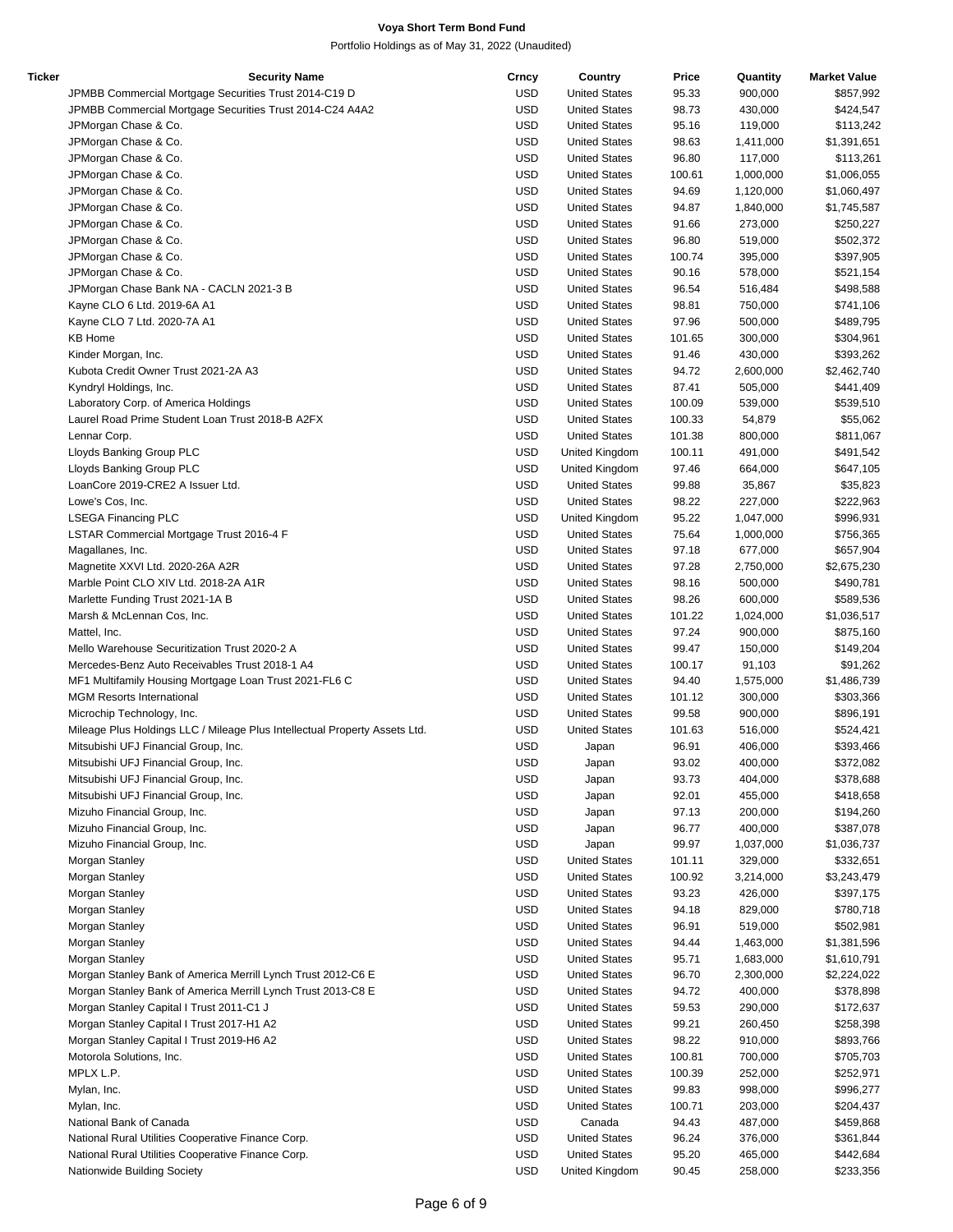| <b>Ticker</b> | <b>Security Name</b>                                   | Crncy      | Country              | <b>Price</b> | Quantity  | <b>Market Value</b> |
|---------------|--------------------------------------------------------|------------|----------------------|--------------|-----------|---------------------|
|               | NatWest Group PLC                                      | <b>USD</b> | United Kingdom       | 100.62       | 403,000   | \$405,515           |
|               | NatWest Group PLC                                      | <b>USD</b> | United Kingdom       | 100.27       | 398,000   | \$399,082           |
|               | NatWest Group PLC                                      | <b>USD</b> | United Kingdom       | 98.98        | 1,200,000 | \$1,187,740         |
|               | Navient Corp.                                          | <b>USD</b> | <b>United States</b> | 100.78       | 900,000   | \$907,025           |
|               | Navient Private Education Loan Trust 2014-AA A3        | <b>USD</b> | <b>United States</b> | 98.88        | 300,000   | \$296,625           |
|               | Navient Private Education Refi Loan Trust 2019-FA A2   | <b>USD</b> | <b>United States</b> | 97.33        | 241,062   | \$234,635           |
|               | Navient Private Education Refi Loan Trust 2020-GA A    | <b>USD</b> | <b>United States</b> | 95.39        | 75,453    | \$71,976            |
|               |                                                        | <b>USD</b> | <b>United States</b> |              |           |                     |
|               | Navient Private Education Refi Loan Trust 2021-A A     |            |                      | 92.60        | 131,219   | \$121,505           |
|               | Navient Private Education Refi Loan Trust 2021-EA A    | <b>USD</b> | <b>United States</b> | 91.60        | 1,833,900 | \$1,679,809         |
|               | Navient Private Education Refi Loan Trust 2021-F A     | <b>USD</b> | <b>United States</b> | 92.36        | 430,957   | \$398,033           |
|               | Nestle Holdings, Inc.                                  | <b>USD</b> | <b>United States</b> | 90.68        | 382,000   | \$346,384           |
|               | NetApp, Inc.                                           | <b>USD</b> | <b>United States</b> | 94.87        | 909,000   | \$862,343           |
|               | Neuberger Berman Loan Advisers CLO 35 Ltd. 2019-35A A1 | <b>USD</b> | <b>United States</b> | 98.62        | 340,000   | \$335,313           |
|               | NextEra Energy Capital Holdings, Inc.                  | <b>USD</b> | <b>United States</b> | 92.31        | 536,000   | \$494,807           |
|               | Niagara Mohawk Power Corp.                             | <b>USD</b> | <b>United States</b> | 100.07       | 443,000   | \$443,327           |
|               | NiSource, Inc.                                         | <b>USD</b> | <b>United States</b> | 91.67        | 559,000   | \$512,428           |
|               | Nissan Auto Receivables 2018-C A4 Owner Trust          | <b>USD</b> | <b>United States</b> | 100.31       | 350,000   | \$351,069           |
|               | Nordea Bank Abp                                        | <b>USD</b> | Finland              | 100.58       | 869,000   | \$874,001           |
|               | Nordea Bank Abp                                        | <b>USD</b> | Finland              | 94.95        | 403,000   | \$382,663           |
|               | NTT Finance Corp.                                      | <b>USD</b> |                      | 95.78        | 1,104,000 | \$1,057,422         |
|               |                                                        |            | Japan                |              |           |                     |
|               | Nucor Corp.                                            | <b>USD</b> | <b>United States</b> | 95.72        | 227,000   | \$217,288           |
|               | Nutrien Ltd.                                           | <b>USD</b> | Canada               | 100.12       | 1,007,000 | \$1,008,214         |
|               | NXP BV / NXP Funding LLC / NXP USA, Inc.               | <b>USD</b> | <b>MULTI</b>         | 96.02        | 832,000   | \$798,912           |
|               | Oaktree CLO Ltd. 2021-1A A1                            | <b>USD</b> | <b>United States</b> | 96.75        | 400,000   | \$387,000           |
|               | Occidental Petroleum Corp.                             | <b>USD</b> | <b>United States</b> | 98.87        | 900,000   | \$889,830           |
|               | OCP CLO 2020-19A AR Ltd.                               | <b>USD</b> | <b>United States</b> | 96.81        | 1,550,000 | \$1,500,602         |
|               | OCP CLO 2021-22A A Ltd.                                | <b>USD</b> | <b>United States</b> | 96.52        | 400,000   | \$386,078           |
|               | Octagon Investment Partners XV Ltd. 2013-1A A2R        | <b>USD</b> | <b>United States</b> | 96.98        | 250,000   | \$242,455           |
|               | Octagon Loan Funding Ltd. 2014-1A ARR                  | <b>USD</b> | <b>United States</b> | 98.06        | 600,000   | \$588,386           |
|               | OGE Energy Corp.                                       | <b>USD</b> | <b>United States</b> | 97.73        | 883,000   | \$862,976           |
|               |                                                        |            |                      |              |           |                     |
|               | OHA Credit Partners XIII Ltd. 2016-13A AR              | <b>USD</b> | <b>United States</b> | 97.03        | 3,700,000 | \$3,590,210         |
|               | OHA Credit Partners XVI 2021-16A A                     | <b>USD</b> | <b>United States</b> | 97.21        | 3,000,000 | \$2,916,207         |
|               | OHA Loan Funding 2015-1A AR3 Ltd.                      | <b>USD</b> | <b>United States</b> | 97.22        | 500,000   | \$486,094           |
|               | Old Republic International Corp.                       | <b>USD</b> | <b>United States</b> | 102.52       | 804,000   | \$824,281           |
|               | Oncor Electric Delivery Co. LLC                        | <b>USD</b> | <b>United States</b> | 99.55        | 260,000   | \$258,833           |
|               | OneMain Finance Corp.                                  | <b>USD</b> | <b>United States</b> | 101.75       | 600,000   | \$610,521           |
|               | Oracle Corp.                                           | <b>USD</b> | <b>United States</b> | 91.16        | 447,000   | \$407,469           |
|               | Oracle Corp.                                           | <b>USD</b> | <b>United States</b> | 96.48        | 282,000   | \$272,066           |
|               | Oracle Corp.                                           | <b>USD</b> | <b>United States</b> | 93.89        | 570,000   | \$535,165           |
|               | Oscar US Funding XIII LLC 2021-2A A3                   | <b>USD</b> | <b>United States</b> | 95.71        | 1,350,000 | \$1,292,075         |
|               | Ovintiv Exploration, Inc.                              | <b>USD</b> | <b>United States</b> | 103.57       | 347,000   | \$359,405           |
|               |                                                        | <b>USD</b> |                      |              |           |                     |
|               | Ovintiv Exploration, Inc.                              |            | <b>United States</b> | 105.25       | 160,000   | \$168,394           |
|               | Owens-Brockway Glass Container, Inc.                   | <b>USD</b> | <b>United States</b> | 101.22       | 597,000   | \$604,292           |
|               | Owl Rock Technology Finance Corp.                      | <b>USD</b> | <b>United States</b> | 101.11       | 45,000    | \$45,501            |
|               | Pacific Life Global Funding II                         | <b>USD</b> | <b>United States</b> | 92.75        | 198,000   | \$183,640           |
|               | Pacific Life Global Funding II                         | <b>USD</b> | <b>United States</b> | 91.24        | 255,000   | \$232,656           |
|               | Palmer Square CLO 2015-2A A1R2 Ltd.                    | <b>USD</b> | <b>United States</b> | 98.90        | 500,000   | \$494,522           |
|               | Palmer Square CLO 2019-1A A1R Ltd.                     | <b>USD</b> | <b>United States</b> | 97.44        | 1,650,000 | \$1,607,816         |
|               | Panasonic Holdings Corp.                               | <b>USD</b> | Japan                | 100.00       | 574,000   | \$574,000           |
|               | Penske Automotive Group, Inc.                          | <b>USD</b> | <b>United States</b> | 98.10        | 900,000   | \$882,941           |
|               | PerkinElmer, Inc.                                      | <b>USD</b> | <b>United States</b> | 94.03        | 535,000   | \$503,054           |
|               | PFS Financing Corp. 2021-B A                           | <b>USD</b> | <b>United States</b> | 93.37        | 350,000   | \$326,790           |
|               | PG&E Wildfire Recovery Funding LLC                     | <b>USD</b> | <b>United States</b> | 100.91       | 750,000   | \$756,844           |
|               |                                                        |            |                      |              |           |                     |
|               | Phillips 66                                            | <b>USD</b> | <b>United States</b> | 101.17       | 497,000   | \$502,818           |
|               | Pioneer Natural Resources Co.                          | <b>USD</b> | <b>United States</b> | 97.83        | 209,000   | \$204,469           |
|               | Pioneer Natural Resources Co.                          | <b>USD</b> | <b>United States</b> | 91.25        | 449,000   | \$409,721           |
|               | PRA Health Sciences, Inc.                              | <b>USD</b> | <b>United States</b> | 94.02        | 200,000   | \$188,049           |
|               | Public Service Electric and Gas Co.                    | <b>USD</b> | <b>United States</b> | 101.16       | 180,000   | \$182,095           |
|               | Public Service Enterprise Group, Inc.                  | <b>USD</b> | <b>United States</b> | 91.34        | 282,000   | \$257,590           |
|               | Raytheon Technologies Corp.                            | <b>USD</b> | <b>United States</b> | 101.07       | 669,000   | \$676,191           |
|               | Raytheon Technologies Corp.                            | <b>USD</b> | <b>United States</b> | 100.56       | 705,000   | \$708,918           |
|               | Ready Capital Mortgage Financing 2020-FL4 A LLC        | <b>USD</b> | <b>United States</b> | 98.35        | 700,337   | \$688,782           |
|               |                                                        |            |                      |              |           |                     |
|               | RELX Capital, Inc.                                     | <b>USD</b> | <b>United States</b> | 100.40       | 144,000   | \$144,576           |
|               | Republic Services, Inc.                                | <b>USD</b> | <b>United States</b> | 98.41        | 700,000   | \$688,852           |
|               | Ross Stores, Inc.                                      | <b>USD</b> | <b>United States</b> | 102.39       | 1,002,000 | \$1,025,936         |
|               | Royal Bank of Canada                                   | <b>USD</b> | Canada               | 93.40        | 600,000   | \$560,429           |
|               | Royal Bank of Canada                                   | <b>USD</b> | Canada               | 102.34       | 411,000   | \$420,630           |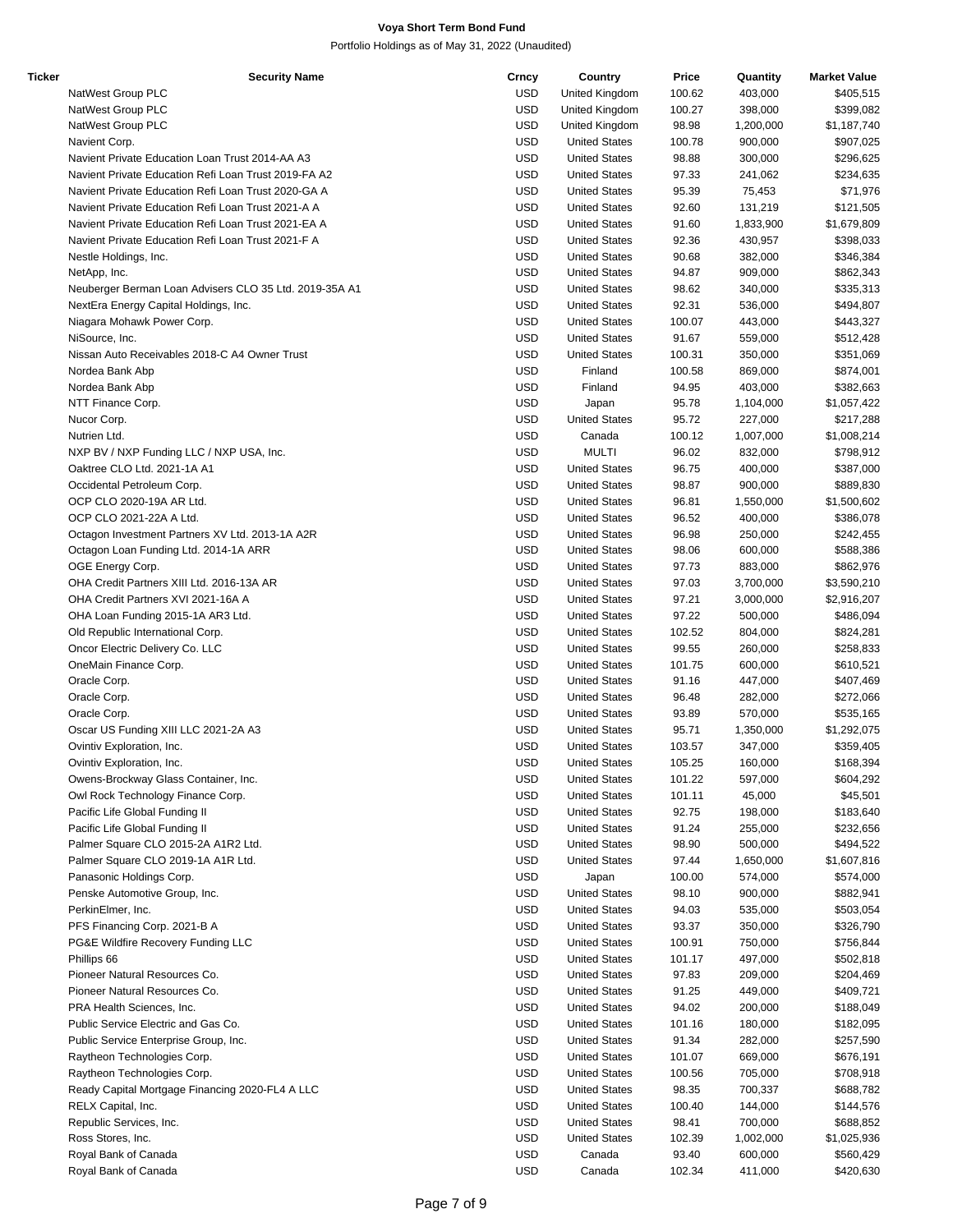| Ticker | <b>Security Name</b>                                                  | Crncy      | Country              | Price  | Quantity   | <b>Market Value</b> |
|--------|-----------------------------------------------------------------------|------------|----------------------|--------|------------|---------------------|
|        | Royal Bank of Canada                                                  | <b>USD</b> | Canada               | 101.51 | 391,000    | \$396,921           |
|        | Royal Bank of Canada                                                  | <b>USD</b> | Canada               | 100.49 | 210,000    | \$211,026           |
|        | Royal Bank of Canada                                                  | <b>USD</b> | Canada               | 95.53  | 533,000    | \$509,154           |
|        | Royal Bank of Canada                                                  | <b>USD</b> | Canada               | 99.91  | 780,000    | \$779,283           |
|        | Royal Bank of Canada                                                  | <b>USD</b> | Canada               | 90.29  | 275,000    | \$248,305           |
|        | Royalty Pharma PLC                                                    | <b>USD</b> | United Kingdom       | 97.12  | 906,000    | \$879,877           |
|        | S&P Global, Inc.                                                      | <b>USD</b> | <b>United States</b> | 95.01  | 504,000    | \$478,851           |
|        | Santander Drive Auto Receivables Trust 2020-3 B                       | <b>USD</b> | <b>United States</b> | 99.93  | 145,955    | \$145,856           |
|        | Santander Drive Auto Receivables Trust 2021-2 B                       | <b>USD</b> | <b>United States</b> | 98.79  | 350,000    | \$345,780           |
|        | Santander Drive Auto Receivables Trust 2021-3 B                       | <b>USD</b> |                      |        |            |                     |
|        |                                                                       |            | <b>United States</b> | 98.60  | 2,700,000  | \$2,662,257         |
|        | Sealed Air Corp.                                                      | <b>USD</b> | <b>United States</b> | 102.68 | 600,000    | \$616,092           |
|        | Siemens Financieringsmaatschappij NV                                  | <b>USD</b> | Netherlands          | 96.23  | 515,000    | \$495,603           |
|        | Six Flags Entertainment Corp.                                         | <b>USD</b> | <b>United States</b> | 98.39  | 250,000    | \$245,985           |
|        | Sixth Street Specialty Lending, Inc.                                  | <b>USD</b> | <b>United States</b> | 99.47  | 506,000    | \$503,312           |
|        | Skandinaviska Enskilda Banken AB                                      | <b>USD</b> | Sweden               | 94.21  | 810,000    | \$763,082           |
|        | SMBC Aviation Capital Finance DAC                                     | <b>USD</b> | Ireland              | 86.05  | 350,000    | \$301,173           |
|        | SMRT 2022-MINI F                                                      | <b>USD</b> | <b>United States</b> | 94.82  | 2,000,000  | \$1,896,463         |
|        | Societe Generale SA                                                   | <b>USD</b> | France               | 94.31  | 544,000    | \$513,029           |
|        | Sofi Professional Loan Program 2018-A A2B LLC                         | <b>USD</b> | <b>United States</b> | 98.78  | 569,092    | \$562,167           |
|        | SoFi Professional Loan Program 2021-B AFX Trust                       | <b>USD</b> | <b>United States</b> | 91.39  | 503,597    | \$460,254           |
|        | Sonoco Products Co.                                                   | <b>USD</b> | <b>United States</b> | 92.46  | 426,000    | \$393,867           |
|        | Sound Point CLO XXV Ltd. 2019-4A A1R                                  | <b>USD</b> | <b>United States</b> | 97.03  | 410,000    | \$397,829           |
|        | Southern Co. Gas Capital Corp.                                        | <b>USD</b> | <b>United States</b> | 99.33  | 740,000    | \$735,008           |
|        | Southern Co. Gas Capital Corp.                                        | <b>USD</b> | <b>United States</b> | 97.48  | 255,000    | \$248,569           |
|        | Southern Co/The                                                       | <b>USD</b> | <b>United States</b> | 95.69  | 1,378,000  | \$1,318,580         |
|        | Southern Natural Gas Co. LLC                                          | <b>USD</b> | <b>United States</b> | 99.38  | 202,000    | \$200,750           |
|        | Sprint Communications, Inc.                                           | <b>USD</b> | <b>United States</b> | 101.42 | 300,000    | \$304,266           |
|        | <b>Standard Chartered PLC</b>                                         | <b>USD</b> | United Kingdom       | 100.35 | 572,000    | \$573,991           |
|        | <b>Standard Chartered PLC</b>                                         | <b>USD</b> |                      |        |            |                     |
|        |                                                                       |            | United Kingdom       | 95.48  | 1,000,000  | \$954,760           |
|        | <b>Standard Chartered PLC</b>                                         | <b>USD</b> | United Kingdom       | 91.29  | 327,000    | \$298,515           |
|        | Starwood Property Trust, Inc.                                         | <b>USD</b> | <b>United States</b> | 96.57  | 450,000    | \$434,563           |
|        | Starwood Property Trust, Inc.                                         | <b>USD</b> | <b>United States</b> | 93.25  | 950,000    | \$885,899           |
|        | STWD 2021-LIH D Mortgage Trust                                        | <b>USD</b> | <b>United States</b> | 94.28  | 1,200,000  | \$1,131,339         |
|        | Sumitomo Mitsui Financial Group, Inc.                                 | <b>USD</b> | Japan                | 96.81  | 440,000    | \$425,956           |
|        | Sumitomo Mitsui Financial Group, Inc.                                 | <b>USD</b> | Japan                | 98.47  | 750,000    | \$738,529           |
|        | Sumitomo Mitsui Trust Bank Ltd.                                       | <b>USD</b> | Japan                | 94.17  | 535,000    | \$503,813           |
|        | <b>SVB Financial Group</b>                                            | <b>USD</b> | <b>United States</b> | 99.49  | 499,000    | \$496,437           |
|        | Swedbank AB                                                           | <b>USD</b> | Sweden               | 99.65  | 447,000    | \$445,421           |
|        | Swedbank AB                                                           | <b>USD</b> | Sweden               | 96.98  | 1,000,000  | \$969,829           |
|        | T-Mobile USA, Inc.                                                    | <b>USD</b> | <b>United States</b> | 94.54  | 600,000    | \$567,225           |
|        | T-Mobile USA, Inc.                                                    | <b>USD</b> | <b>United States</b> | 99.32  | 413,000    | \$410,183           |
|        | Take-Two Interactive Software, Inc.                                   | <b>USD</b> | <b>United States</b> | 99.48  | 615,000    | \$611,789           |
|        | Taylor Morrison Communities, Inc. / Taylor Morrison Holdings II, Inc. | <b>USD</b> | <b>United States</b> | 101.31 | 900,000    | \$911,808           |
|        | Teledyne Technologies, Inc.                                           | <b>USD</b> | <b>United States</b> | 95.66  | 829,000    | \$793,052           |
|        | THL Credit Wind River 2019-1A AR CLO Ltd.                             | USD        | <b>United States</b> | 97.02  | 500,000    | \$485,090           |
|        | Toronto-Dominion Bank/The                                             | <b>USD</b> | Canada               | 94.92  | 535,000    | \$507,821           |
|        | Toronto-Dominion Bank/The                                             | <b>USD</b> | Canada               | 95.46  | 533,000    | \$508,802           |
|        | Toyota Auto Receivables 2019-C A4 Owner Trust                         | <b>USD</b> | <b>United States</b> | 99.36  | 350,000    | \$347,744           |
|        | Toyota Motor Corp.                                                    | <b>USD</b> |                      | 96.34  | 989,000    | \$952,802           |
|        | Trafigura Securitisation Finance PLC 2021-1A A2                       |            | Japan                |        |            |                     |
|        |                                                                       | <b>USD</b> | Ireland              | 95.26  | 1,650,000  | \$1,571,813         |
|        | TransCanada PipeLines Ltd.                                            | <b>USD</b> | Canada               | 94.61  | 300,000    | \$283,833           |
|        | TransDigm, Inc.                                                       | <b>USD</b> | <b>United States</b> | 104.43 | 900,000    | \$939,906           |
|        | TRI Pointe Group, Inc. / TRI Pointe Homes, Inc.                       | USD        | <b>United States</b> | 101.94 | 400,000    | \$407,776           |
|        | Triton Container International Ltd.                                   | <b>USD</b> | Bermuda              | 94.06  | 1,049,000  | \$986,677           |
|        | UBS AG/London                                                         | <b>USD</b> | Switzerland          | 94.73  | 515,000    | \$487,872           |
|        | UBS Commercial Mortgage Trust 2018-C8 A2                              | <b>USD</b> | <b>United States</b> | 100.13 | 47,628     | \$47,691            |
|        | <b>UBS Group AG</b>                                                   | <b>USD</b> | Switzerland          | 97.31  | 1,000,000  | \$973,120           |
|        | <b>UBS Group AG</b>                                                   | <b>USD</b> | Switzerland          | 101.07 | 451,000    | \$455,831           |
|        | UBS-Barclays Commercial Mortgage Trust 2013-C6 C                      | <b>USD</b> | <b>United States</b> | 96.90  | 5,000,000  | \$4,845,248         |
|        | United Airlines 2012-1 Class A Pass Through Trust                     | <b>USD</b> | <b>United States</b> | 99.06  | 11,698     | \$11,588            |
|        | United Airlines 2013-1 Class A Pass Through Trust                     | USD        | <b>United States</b> | 96.17  | 449,044    | \$431,868           |
|        | United States Treasury Note/Bond                                      | <b>USD</b> | <b>United States</b> | 98.01  | 36,296,000 | \$35,573,252        |
|        | United States Treasury Note/Bond                                      | <b>USD</b> | <b>United States</b> | 99.98  | 9,648,000  | \$9,645,739         |
|        | United States Treasury Note/Bond                                      | <b>USD</b> | <b>United States</b> | 100.09 | 33,858,800 | \$33,890,543        |
|        | UnitedHealth Group, Inc.                                              | <b>USD</b> | <b>United States</b> | 101.13 | 381,000    | \$385,318           |
|        | UnitedHealth Group, Inc.                                              | <b>USD</b> | <b>United States</b> | 99.75  | 316,000    | \$315,205           |
|        | Univision Communications, Inc.                                        | <b>USD</b> | <b>United States</b> | 98.88  | 300,000    | \$296,631           |
|        |                                                                       |            |                      |        |            |                     |